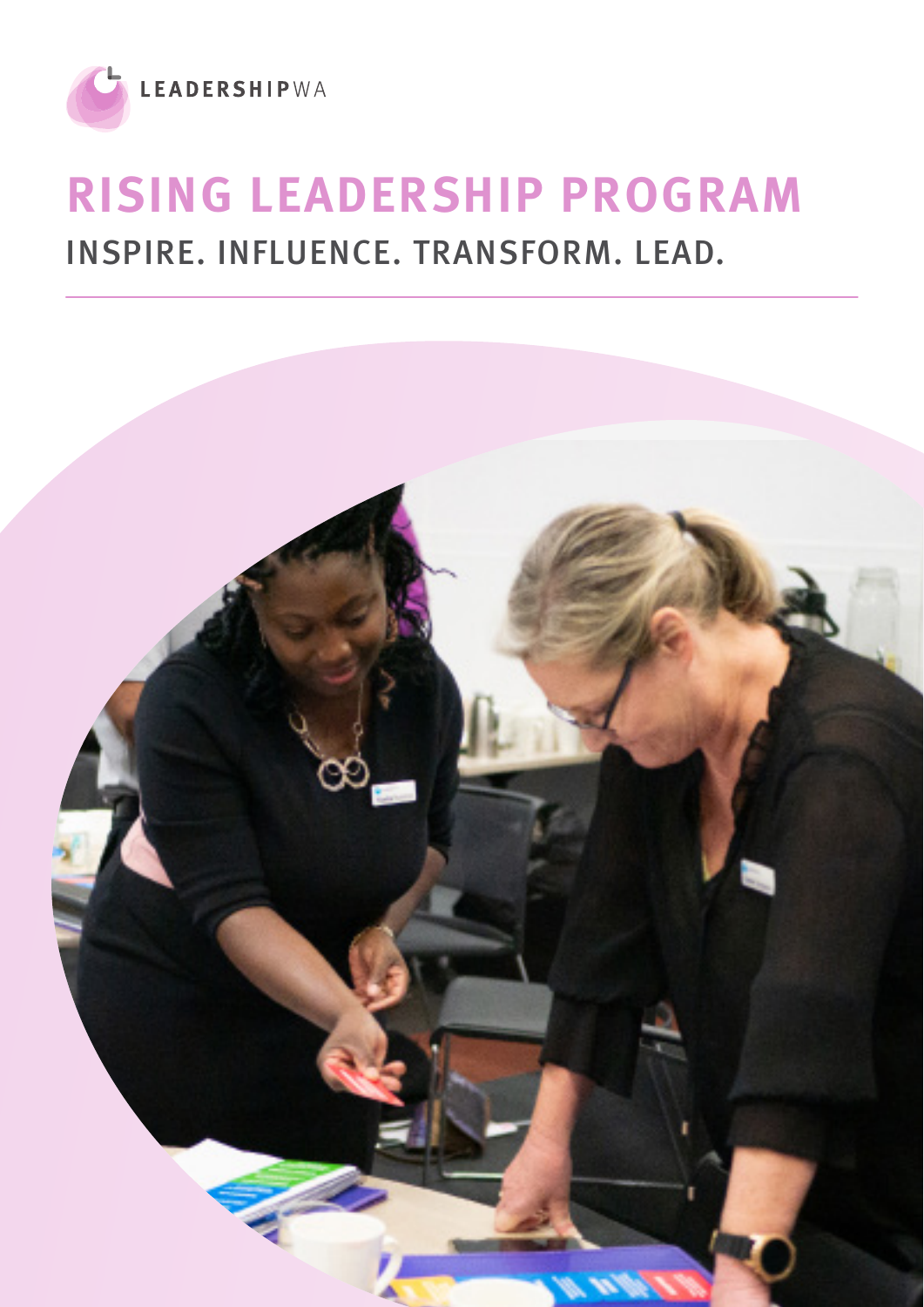#### **INSPIRE. INFLUENCE. TRANSFORM. LEAD.**

The Rising Leadership Program equips mid-level professionals from all sectors and industries with the tools to become authentic and effective leaders in the workplace. This Program will show you how to build your potential through personal growth and help you understand the essential skills required by future leaders.

"The Rising Leadership Program provided me with the opportunity to reflect on my professional and personal journey, both past and future, and helped me better understand how I could be more effective and impactful through my actions. Not only that, Rising also provided me with an incredible network of people that I can now call on for guidance."

> Regan Ashley Senior Project Manager, Vital Images, Rising Leadership Program Graduate

# **LEARNING OUTCOMES**

The Rising Leadership Program will give you the frameworks, tools and relevant resources to help you on your journey to becoming an effective leader. The six-month program introduces you to practical cutting-edge strategies and theories to develop your professional leadership. The Program will help you:

- Identify and build on your existing strengths
- Improve your ability to influence, persuade and make an impact
- Gain confidence and capacity to negotiate complex leadership challenges
- Create networks to achieve results
- Develop a clear understanding of how to motivate and inspire people and teams to achieve performance goals
- Increase your ability to drive sustainable change
- Understand who you are as a leader and what motivates you
- Discover how to take on leadership roles
- Identify tools and strategies to coach and provide feedback to others

The Program uses HBDI ® psychometric analysis. HBDI ® teaches you how to communicate with those who think the same as you and those who think differently to you. Once an individual understands how to use these thinking style preferences, the door is open to improved teamwork, leadership, customer relationships, creativity, problem solving, and other aspects of personal and interpersonal development.

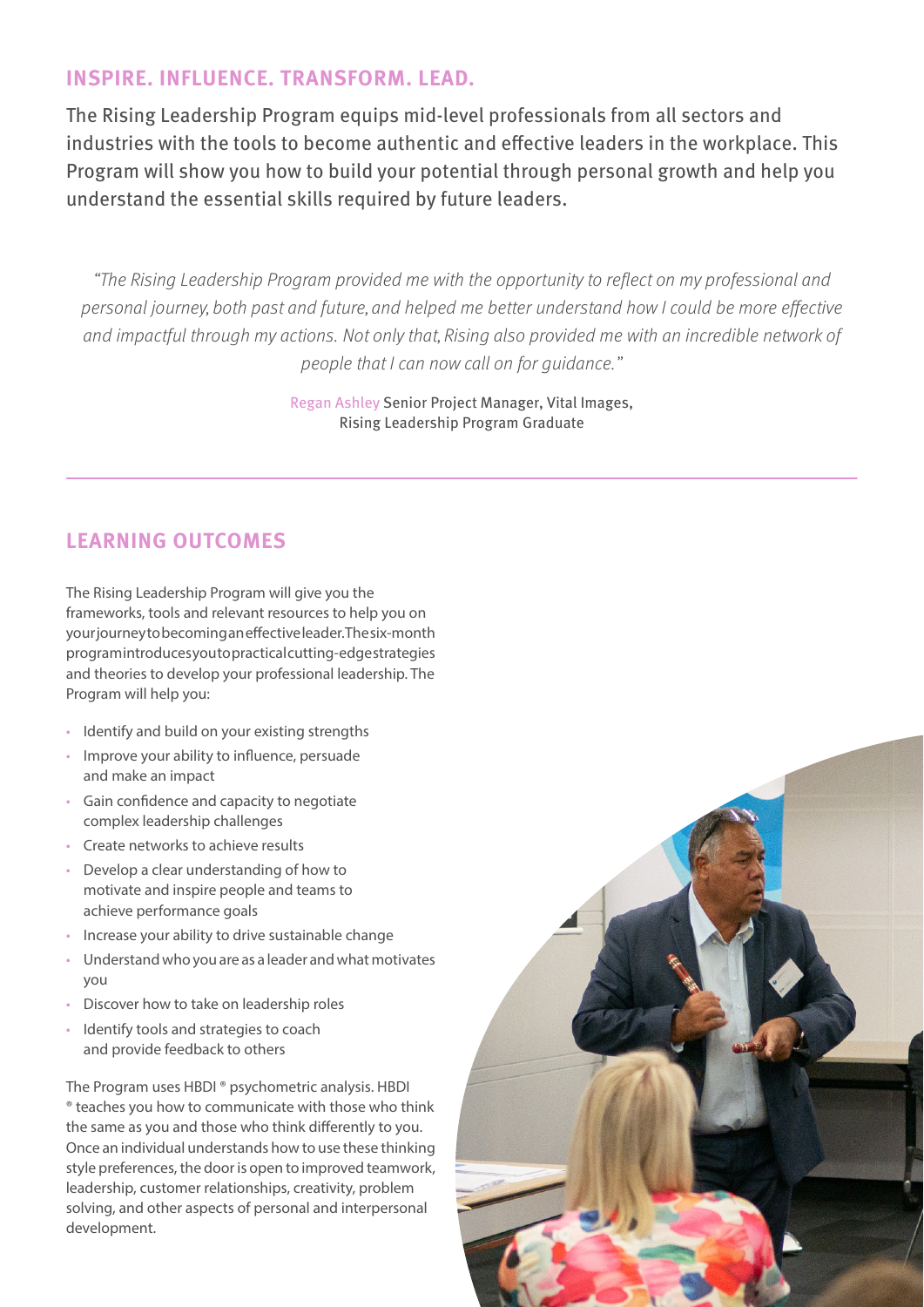#### **PROGRAM OVERVIEW**

The Rising Leadership Program is structured around a series of twelve carefully designed leadership experience days to ensure learning is individual, meaningful and transferable.

Experiences focus on learning through engagement with diverse West Australian leaders, self-exploration and dynamically structured group discussion. A typical experience day runs from 9.00am to 4.00pm and includes:

- In-depth exploration of a key leadership focus
- Discussion of topical leadership examples within a Western Australian and global context
- Collaborative work on an empowering Community Project, giving back to Western Australian not-for-profits
- Tools and frameworks for thinking and action

The Rising Leadership Program explores a variety of themes that speak to different areas of your personal and professional development. These may include:

- Start With Your Why And Make A Difference
- Opening The Door To Influence
- Framing Your Values
- Leading With Vision
- The Courage To Change And Fail
- What Makes A Leader Credible?
- Resilience To Succeed
- Developing Your Best Self
- The Ongoing Connection

"My Rising experience has definitely impacted on me as a leader. It has given me valuable insight on how to deal with various challenges that leaders face including organisation and time management; resilience; community engagement;

and values. It's really made me think about the type of leader I want to be."

Erin Cleaver Senior Consultant, Hudson, Rising Leadership Program Graduate

# **LEARNING THEORIES**

The Rising Leadership Program is based around the worldrenowned experiential learning theory of Kolb's Experiential Learning Matrix (1984, 2017) where participants are exposed to theory, application and reflection on a constant basis. Leadership WA also understands the importance of addressing the learning needs of the whole cohort, ensuring there is a balance between theory, opportunity to reflect, relevancy and ability to act (Honey and Mumford 2000), as well as Kegan's Adult Levels of Development. These approaches ensure participants have a self-directed learner-centred experience.

# **OUR FACILITATORS AND SPEAKERS**

Leadership WA's facilitators are selected for their skills as presenters and practical experience. During the Program, prominent business, government and community leaders and CEOs share their rich and powerful experiences and engage in frank and open discussions with you. Past leaders have represented Anglicare, WA Ballet, Cancer Council WA, Deloitte, Rise, Good Samaritan Industries, St John of God Healthcare, WA Police, Department of Finance, Water Corporation and others.

"The Rising Leadership Program is one of the only courses (of many including University and professional qualifications) where I felt it was not a box ticking exercise. I truly grew in so many ways and tied many loose ends together."

Ian Rathbone, CFO, Australian Export Grains Innovation Centre, Rising Leadership Program Graduate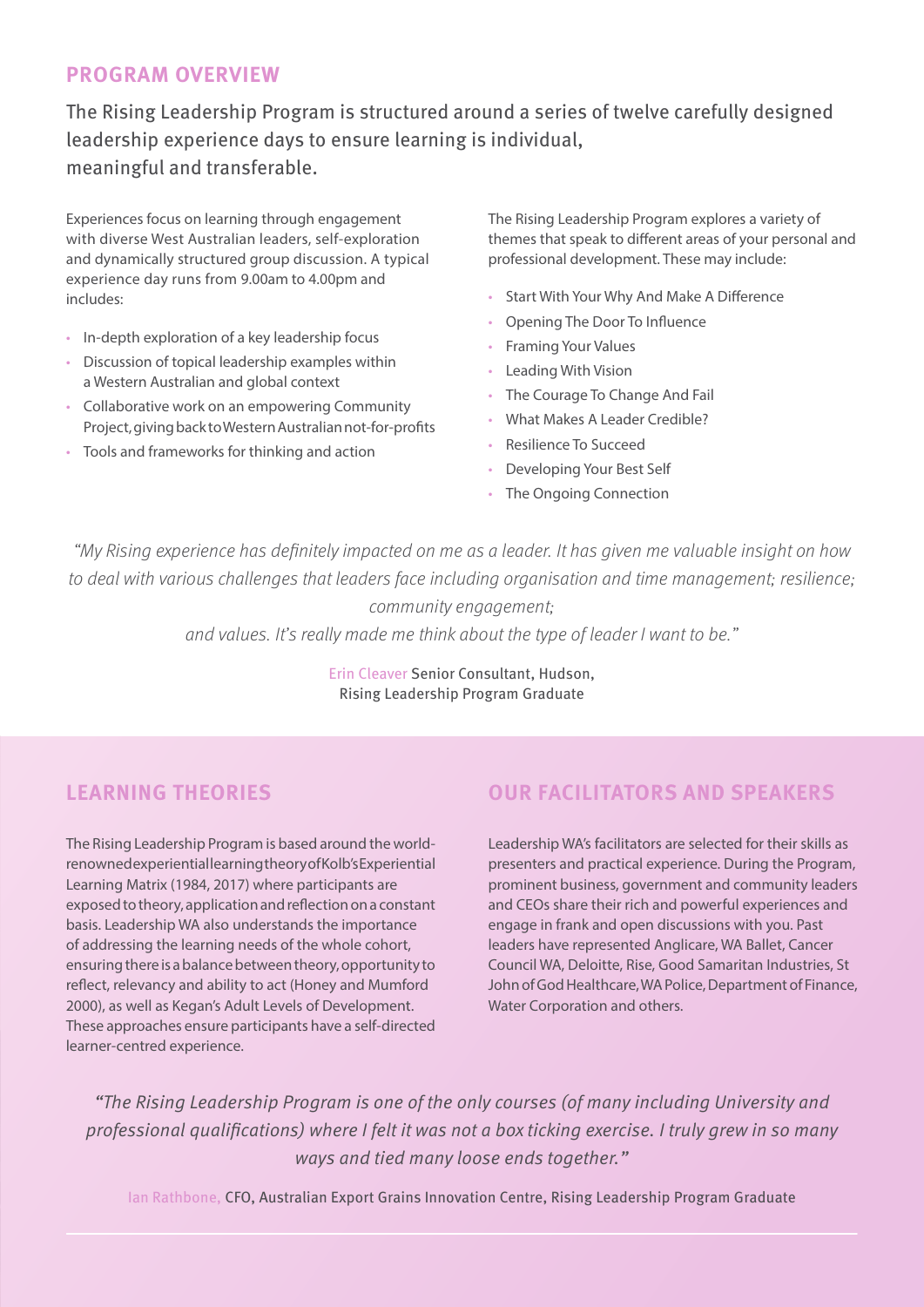## **BENEFITS FOR YOUR ORGANISATION**

By participating in the Program, your organisation will gain a more thoughtful, better connected leader who:

- Understands how to maximise personal strengths to be a more effective leader within your organisation
- Shares learnings, insights and information with teams and colleagues
- Contributes to informed decision-making as a connected leader in the organisation
- Develops improved relationships with significant cross-sector networks
- Makes a conscious impact in the organisation and community

"Leadership WA offers unique Programs that help individuals better understand themselves, the responsibility of leadership and the communities from which they benefit. I am thankful for the growth seen in our staff from completing the Rising Leadership Program."

Nic Fairbank CEO, Programmed

## **APPLICATION PROCESS**

Applications to the Rising Leadership Program are competitive, and all applicants are subject to the same process:

- Online applications are reviewed by a selection panel
- Interviews are offered to shortlisted candidates
- Offers are made to successful candidates

#### **SCHOLARSHIP OPTIONS**

Full and partial scholarships may be available for notfor-profit organisations through the Leadership WA Foundation. Applicants are encouraged to apply regardless of their personal or organisational financial situation. Applicants may be eligible for payment plans or receive special consideration of partial fee waivers provided by the Leadership WA Foundation. If you are accepted onto the Program and are seeking external funding, Leadership WA is happy to provide any documentation to support this effort.

## **ALUMNI AND SKILLSBANK**

When you graduate from the Rising Leadership Program, you will join a diverse, influential, and inclusive leadership community of Alumni who are passionate about making a meaningful difference in their organisations, community and across our State. With a network of over 1000 Alumni leaders across all sectors, Alumni make enduring connections at our networking events, find inspiration and fresh perspectives, and enjoy deep conversations at cutting-edge leadership development sessions. Every year, Alumni give pro-bono time, energy, insights, and advice to WA not-for-profits through our Skillsbank Initiative, as board members, mentors, and project consultants.

Leadership WA is committed to building stronger communities by developing leadership capacity. To learn more about Leadership WA's impact on the community, visit www.leadershipwa.org.au.

> **The team from the Bahar, President of the Iranian the Rising Community of Western Australia.** work on a community project. **March 2021 Rising Community Project group with Mohammad**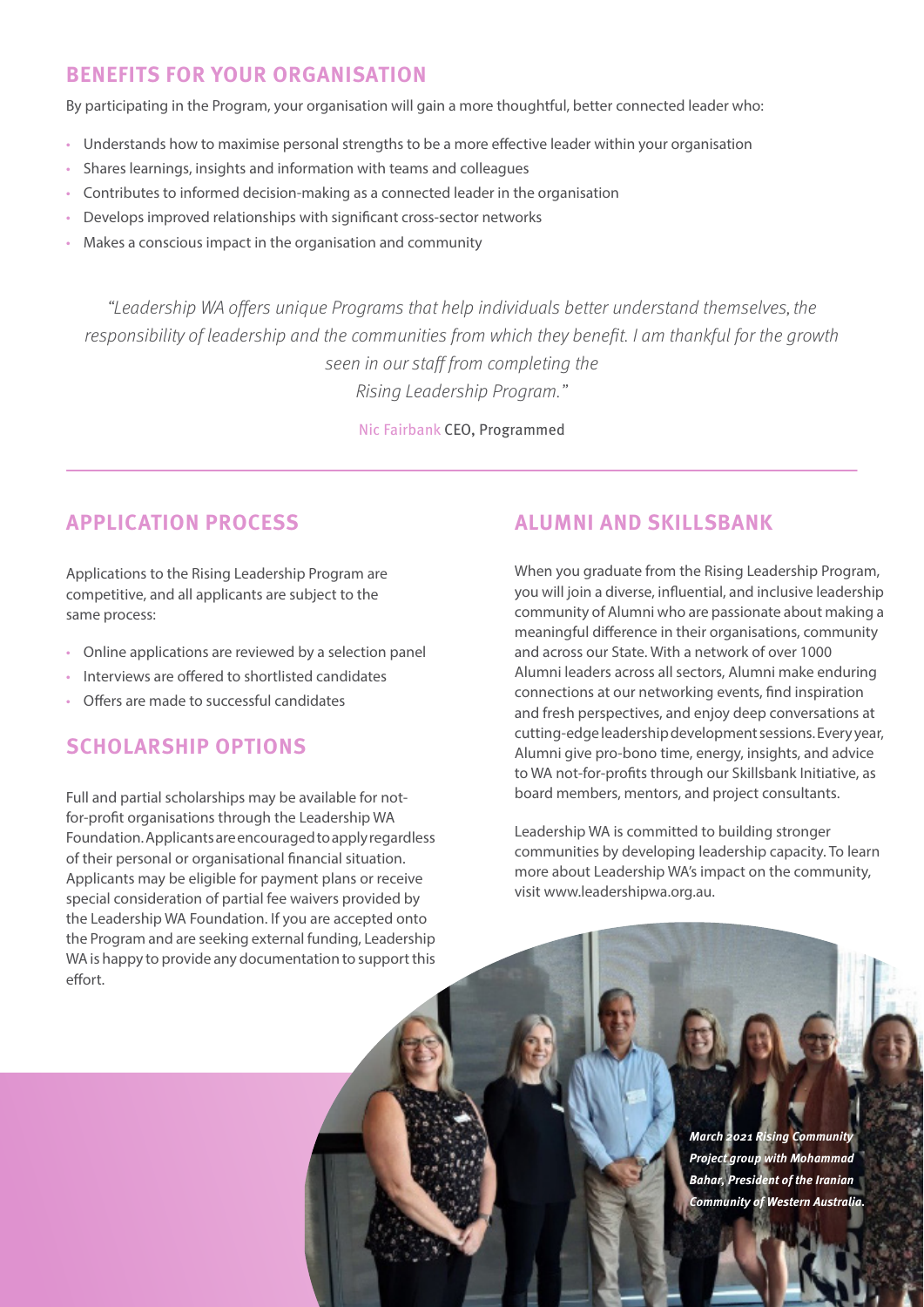#### **2023 PROGRAM DATES - MARCH**

| <b>DATES</b>                                       | <b>MARCH</b>           |
|----------------------------------------------------|------------------------|
| <b>ABORIGINAL REGIONAL SCHOLARSHIPS CLOSE</b>      | 9 January 2023         |
| <b>LEADERSHIP WA FOUNDATION SCHOLARSHIPS CLOSE</b> | 16 January 2023        |
| <b>ALL APPLICATIONS CLOSE</b>                      | <b>30 January 2023</b> |
| Experience 1 - Orientation                         | 15-17 March 2023       |
| Experience 2                                       | 5 April 2023           |
| Experience 3                                       | 28 April 2023          |
| Experience 4                                       | 23 May 2023            |
| Experience 5                                       | 13 June 2023           |
| Experience 6                                       | 14 June 2023           |
| Experence 7                                        | 20 July 2023           |
| <b>Experience 8</b>                                | 17 August 2023         |
| Experience 9                                       | 4 September 2023       |
| Experience 10 & Graduation                         | 22 September 2023      |

## **PROGRAM FEES 2023**

| Personal Fee       | \$680   |
|--------------------|---------|
| Organisational Fee | \$7,550 |
| Total              | \$8,230 |

Costs are inclusive of GST, and exclude transport to and from experiences and personal expenses.

Applicants are encouraged to apply regardless of their personal or organisational financial situation.

Applicants may be eligible for payment plans or special consideration to receive Scholarship support or partial fee waivers provided by the Leadership WA Foundation.